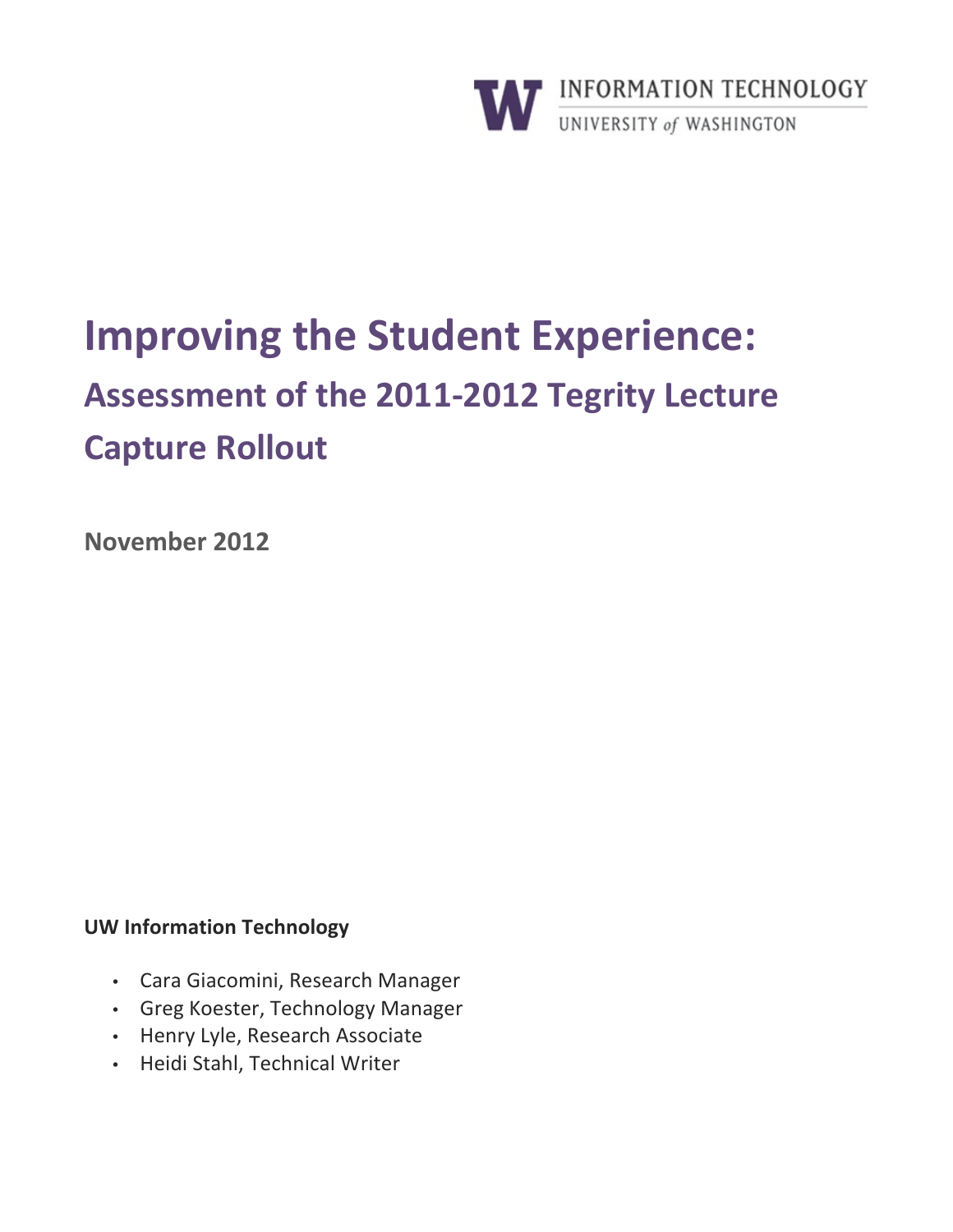# **EXECUTIVE SUMMARY**

Tegrity is a lecture capture solution that makes it easy to record lectures, presentations, and other activities (audio, video, and screen) using any computer. Launching Tegrity was part of the Teaching & Learning in the 21st Century Initiative of the Two Years to Two Decades project at the University of Washington (UW). (http://www.uw.edu/provost/initiatives/2y2d/teaching-learning/about/). During Winter and Spring Quarter 2012, UW Information Technology (UW-IT) assessed the use of Tegrity among instructors and students. The goals of the assessment were to understand how Tegrity was being used in courses on all three UW campuses, identify best practices, uncover any unmet support needs or obstacles, and find out how instructors and students would like to use Tegrity in the future.

## **Findings**

- General Use of Tegrity: During the 2011-12 Academic Year, Tegrity was used to record and upload in-class lectures, to maintain continuity when classes were cancelled, and to create materials for student review outside of class, so class time could be used for more interactive activities.
- **Student Learning:** Both instructors and students see Tegrity as a useful tool for supporting student learning. A large majority of students felt that "reviewing the Tegrity recordings contributed to my learning": 83% agreed or strongly agreed with this statement.
- Ease of Use: Instructors and students found Tegrity easy to use. Instructors reported that they only needed minimal support to get started with Tegrity, with most primarily learning to use Tegrity on their own.
- Future Uses: Instructors and students found Tegrity particularly useful for large lectures, small lectures, and online courses and felt it should be deployed more widely in those courses. They also saw potential for educational and administrative use beyond the classroom.
- Current Limitations: Instructors and students made limited use of many of Tegrity's advanced features: bookmarking, search, student-created recordings, and access on mobile devices. In addition, instructors would like to see large lecture halls better configured for use with Tegrity.

#### **Recommendations**

Tegrity is the go-to lecture capture and presentation recording solution for all three campuses. During the 2012-13 Academic Year, UW-IT will continue to promote and support the use of Tegrity in accordance with the following recommendations: (1) promote best practices for using Tegrity and highlight benefits to student learning, (2) expand integration into more classrooms, and (3) better support the use of advanced features, such as student recording of content. In addition, since the release of Tegrity Manager in Summer 2012, Tegrity is available for use beyond the classroom. We will assess use in this area.

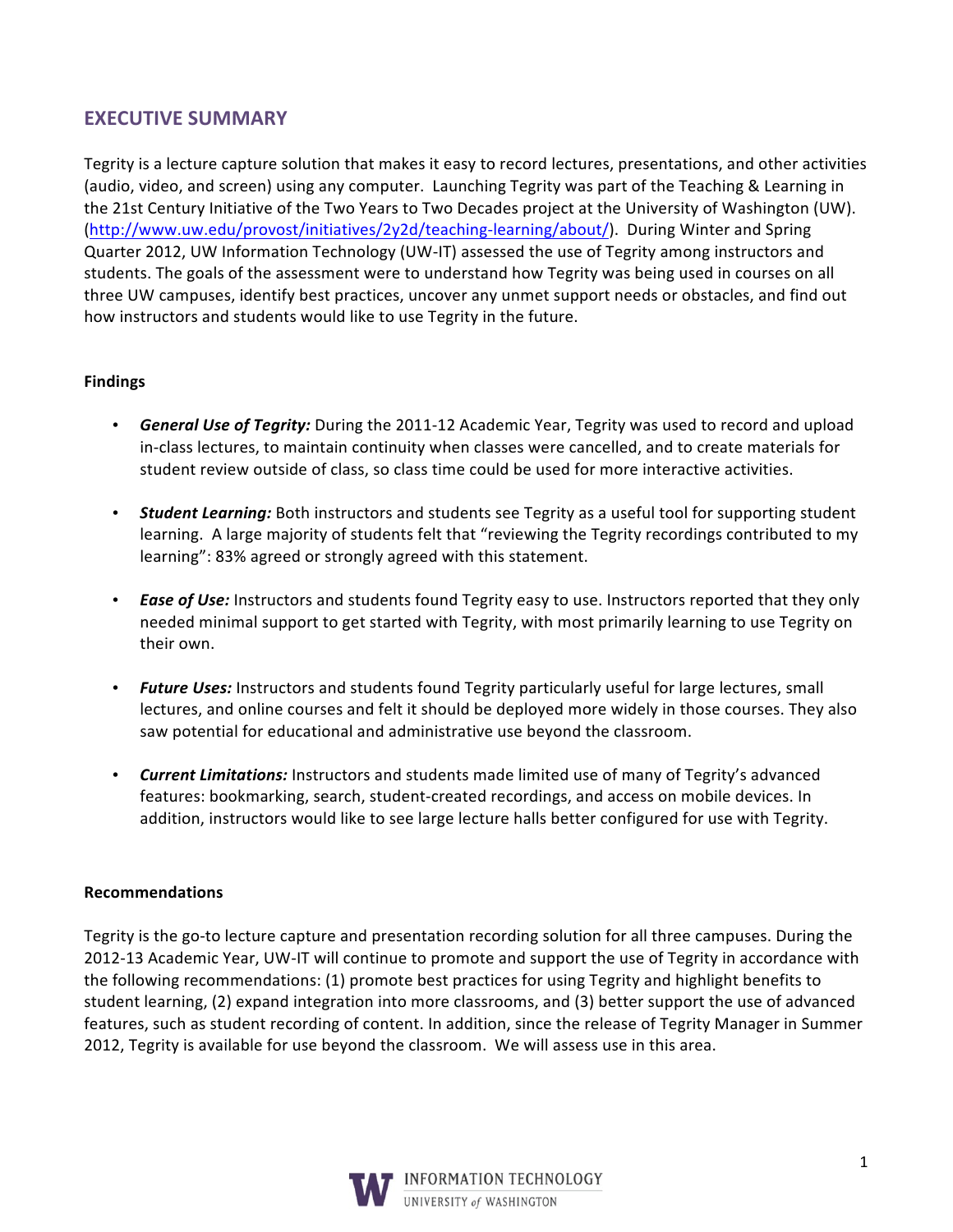## **INTRODUCTION**

Tegrity is a lecture-capture solution that makes it easy to record lectures, presentations, and other activities (audio, video, and screen) using any computer. UW-IT launched Tegrity on all three University of Washington (UW) campuses during the 2011-2012 Academic Year. Traditionally, lecture capture has been possible only in select lecture halls that have recording equipment installed. Tegrity enables recordings to be created in unequipped classrooms, offices, residences, or field locations—vastly expanding the reach of this technological solution.

Launching Tegrity was part of the Teaching & Learning in the 21st Century Initiative of the Two Years to Two Decades project. The Teaching & Learning Technology Oversight Committee, consisting of faculty and staff from all three campuses, advised UW-IT throughout the launch. The primary goal of launching Tegrity was to improve the student experience by making more course resources available for students to review and by giving instructors tools to support new pedagogical approaches. One of the consistent findings from campus technology research efforts, such as UW-IT's triennial technology surveys, is that students want more course information to be available online

(http://www.uw.edu/lst/research/research projects/2011techsurveys).

Tegrity became available for use in a controlled rollout during Autumn Quarter 2011; a handful of faculty began to use or experiment with the technology at that time. Since most instructors prepare new materials or learn new technologies in advance of the quarter in which they introduce them, a more general launch of Tegrity began in Winter Quarter 2012. During the 2011-12 Academic Year, Tegrity was available for use by any instructor teaching an official UW course and by the students in those courses. Because access was based on official course lists, use beyond this context was not possible.

UW-IT's support for Tegrity involved providing general support to the first wave of instructors working with Tegrity, while also working closely with support staff in departments and on branch campuses to give those staff the training and access needed to provide local support. By the end of Autumn Quarter, several support staff had been deputized as "Help Desk Admins," an administrative role in Tegrity which allowed them to directly support instructors and students in configuring courses, recording content, and troubleshooting any problems that arose. As the year progressed, most classrooms on the Bothell campus and a handful of classrooms on the Seattle campus were configured for use with Tegrity. On the Seattle campus, these classrooms were managed by Classroom Support Services and Health Sciences Academic Services & Facilities and did not have competing technology already installed. Tegrity was tied into existing audio or video systems where possible, but not all rooms had the same options available.

During Winter and Spring Quarters in 2012, UW-IT assessed the use of Tegrity among instructors and students. The goals of the assessment were to understand how Tegrity was being used in courses on all three campuses, identify best practices, uncover any unmet support needs or obstacles to Tegrity adoption, and find out how instructors and students would like to see Tegrity used in the future. The findings from the assessment will be used to help shape how Tegrity is promoted and supported at the UW. In this report we share findings from the assessment, highlighting Tegrity's strengths, current limitations, and potential for future use. We end with recommendations for how to move forward with this technology.

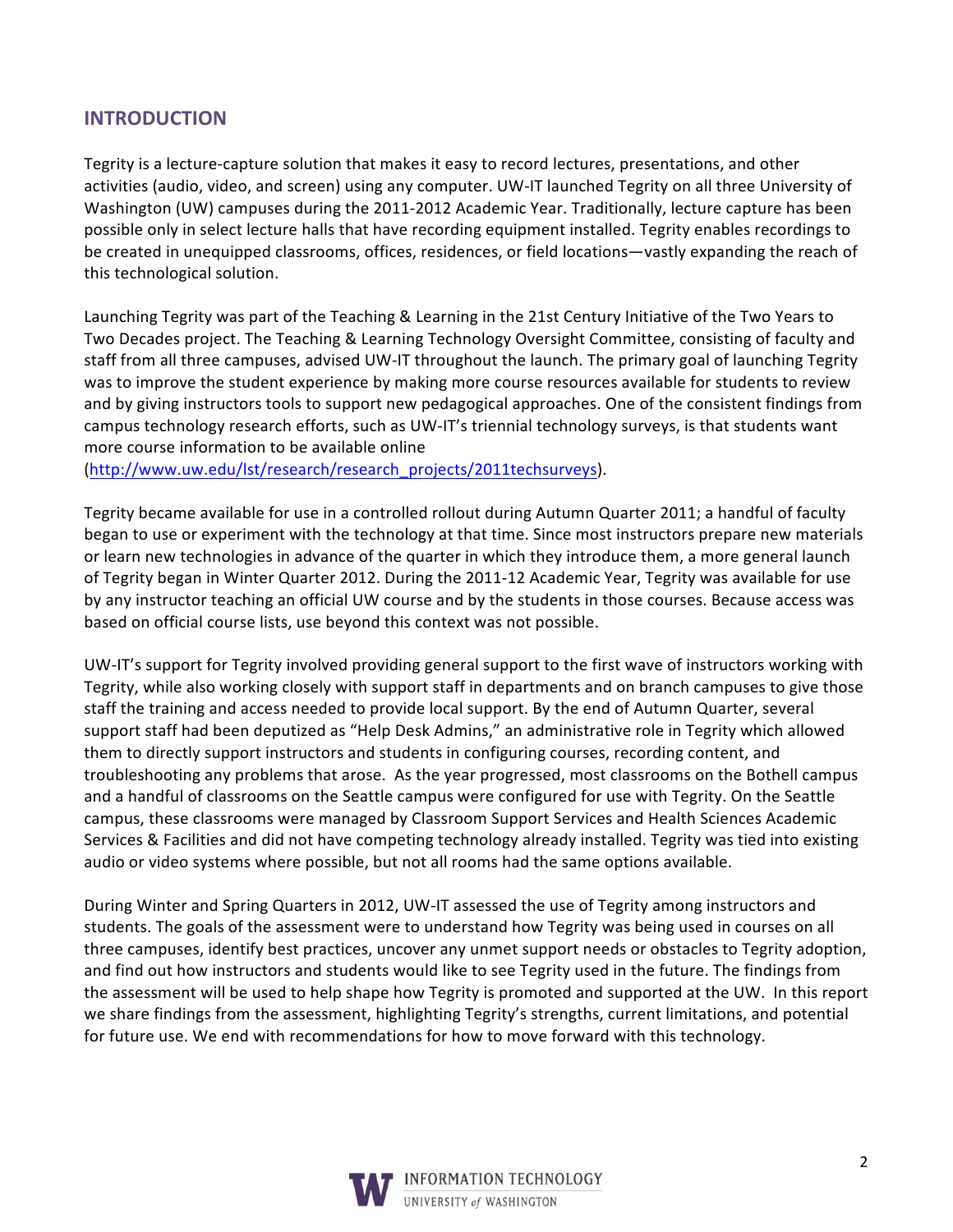# **ASSESSMENT METHODS**

This report uses data collected from surveys, interviews, and usage reports. This section discusses the methods used in collecting these data.

During Winter Quarter 2012, instructors were recruited for interviews based on their use of Tegrity. The top 20 users of Tegrity during the quarter were sent an email asking their willingness to be interviewed for this study. Interviews were conducted with six instructors. When instructors were recruited for the interviews, we also asked if they would forward an email to their students which included a link to a WebQ survey. A total of 346 students from 16 courses responded to the survey. The response rate could not be calculated since enrollment information for the classes were not available.

In Spring Quarter 2012, students were recruited directly based on their use of the Tegrity system. A total of 141 students from 38 classes responded to the survey (33.5% response rate). Instructors were recruited in the same manner as Winter Quarter, but were asked to complete an online survey rather than participate in an interview. Of the 56 instructors recruited, 29 responded (51.8 % response rate). Student responses to the Winter and Spring Quarter surveys were combined prior to the analysis for a total of 487 respondents.

The usage data reported here derive from Tegrity's system for capturing data. We first extracted the data from their system, then focused on key variables of interest, namely number of viewers, viewing duration, number of recording made, and the like. We filtered the data to exclude use of "private courses" in Tegrity (where instructors can test out the system without sharing recordings with their course) and use by administrators. Data were obtained for individual courses, although here we report aggregate usage data on these variables.

# **FINDINGS**

Findings from our assessment of the 2012-2013 Academic Year show that Tegrity use expanded as the year progressed, with instructors on all three campuses adopting this technology. Results were strongly positive about Tegrity's contributions to student learning. However, data also show limitations to Tegrity's current use, especially in the adoption of advanced features and limited integration into classroom infrastructure. In this section we discuss Tegrity's current usage, strengths, and limitations in detail.

#### **Use of Tegrity**

Overall, 83 instructors used Tegrity in Winter and Spring Quarters, in a total of 122 courses (Table 1). Usage increased from Winter to Spring Quarter on all three campuses. Several instructors used Tegrity in more than one class, with nine using Tegrity both quarters.

Overall, 2,114 individuals viewed at least one recording on Tegrity during Winter and Spring Quarters, for a total of 7,900 viewing hours (Table 2). Although there were more viewers during Winter Quarter (likely due to the use of Tegrity in larger-sized courses), there were more viewings in Spring Quarter, suggesting that the technology had more routine use during that quarter.

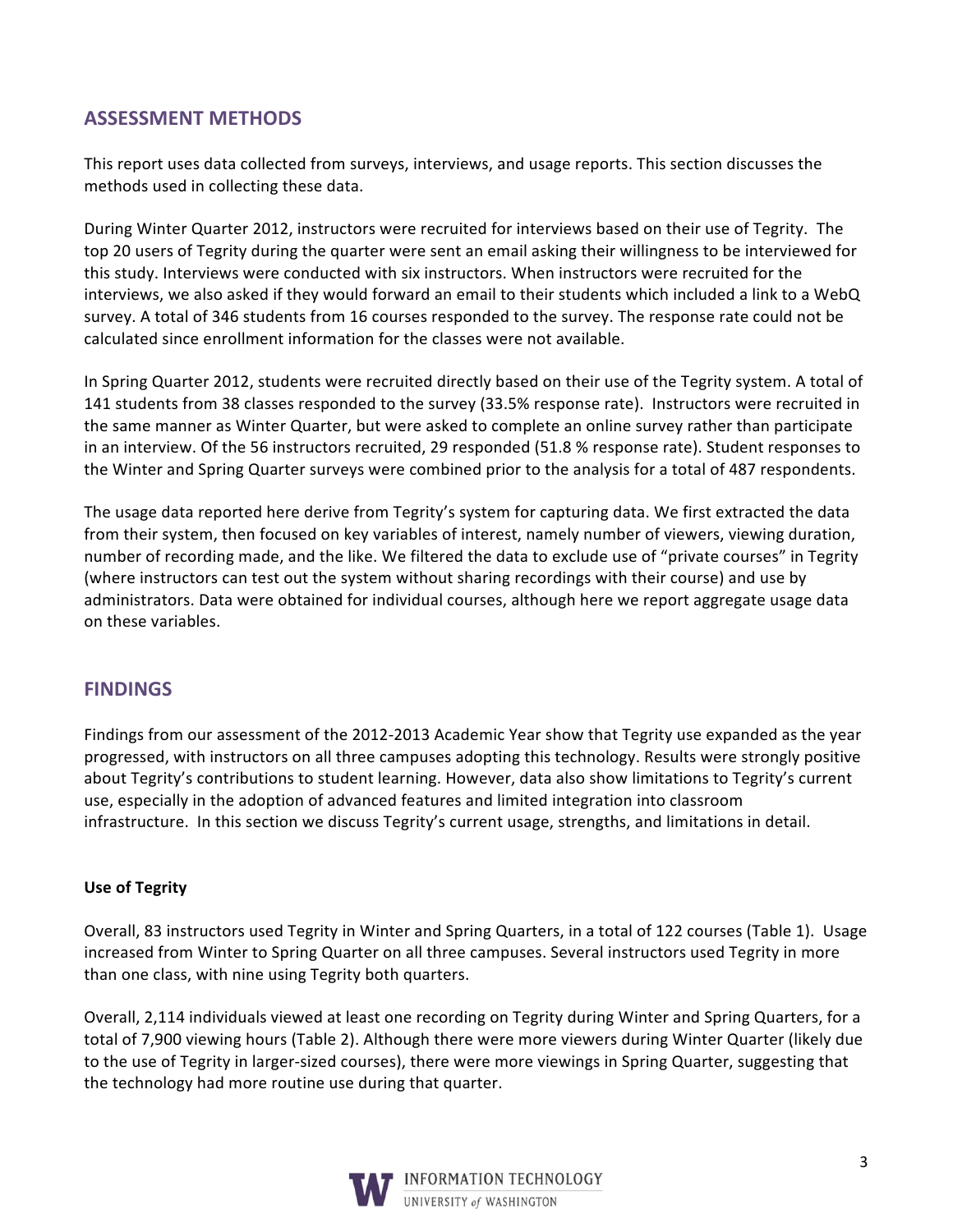## **Recording Content**

The six instructors who participated in Winter Quarter interviews and the 29 instructors who responded to the Spring Quarter survey identified themselves, for the most part, as early adopters of technology. On the technology adoption scale we used on the Spring Quarter survey, no respondents selected the two lowest points, "I never adopt it" or "after most of my colleagues." On the other hand, the highest point on the scale, "I'm one of the first to try it," was selected by 31.0% of instructors and the second highest, "before most of my colleagues" was selected by 55.2% (Figure 1). Most instructors (69.0%) who taught in Spring Quarter used Tegrity in a single course, with a few using it in multiple courses (Figure 2). Among the instructors using Tegrity, 37.9% created fewer than five recordings over the course of the quarter, another 37.9% created between 5 and 15, and the remaining created more than 15 recordings (Figure 3). These numbers are consistent with usage data. The majority of instructors used personal equipment (rather than classroom equipment) to create recordings, whether in classroom, office, or residence (Figure 4). Several instructors who used Tegrity in Winter Quarter said they would like to see more classrooms, particularly large-lecture rooms, configured for Tegrity use.

#### Listening to Recordings

Among student survey respondents, the vast majority (79%) reported listening to recordings at their residence, rather than while on campus or while commuting (Figure 5). They also reported using PC computers (61.0%) and Mac computers (30.6%), much more frequently than tablets (2%) or smartphones (2.9%), indicating that Tegrity is seldom used on the go (Figure 6).

## **Goals for Using Tegrity**

Instructors used Tegrity for both practical and pedagogical reasons—to maintain course continuity when classes could not meet, to make lectures accessible for remote or absent students, or to make complete recordings available to students for reviewing lectures after class. Instructors in both Winter and Spring Quarters used Tegrity predominantly to record lectures or other classroom activities, capturing both the instructor as he or she presented and anything displayed from their computer. Some faculty also created stand-alone lectures for students to watch outside of class, freeing up in-person class time for other activities. This popular pedagogical approach, called "flipping the classroom," was selected by 37.9% of Spring Quarter instructors as one of their goals for using Tegrity. Figure 7 shows the complete list of instructor goals.

Students primarily used Tegrity to review materials, whether to study for a quiz or exam, to review specific portions of lectures, or make up for class sessions they missed. In Winter Quarter we asked students to rank their goals for using Tegrity and "review material for classes I missed" was the top goal selected by students (54.5% selected this option). Part of the popularity of this item may be because several courses used Tegrity to make up for cancelled classes due to inclement weather that quarter. Students also wrote a several goals under "other" (17.8% selected this option) (Figure 8). To reflect the goals listed by students, we expanded this question in the Spring Quarter survey. On that survey, "review portions of recordings for classes I attended" (56.9%) was the top goal for using Tegrity, followed by "view recordings of class sessions I could not attend" (at 46.7%) (Figure 9). Interestingly, only 19.8% of students in Winter Quarter selected "review entire recording for a class I attended," while 42.3% of respondents in Spring Quarter selected this option. These data suggest that how courses were using Tegrity may have evolved as the year progressed.

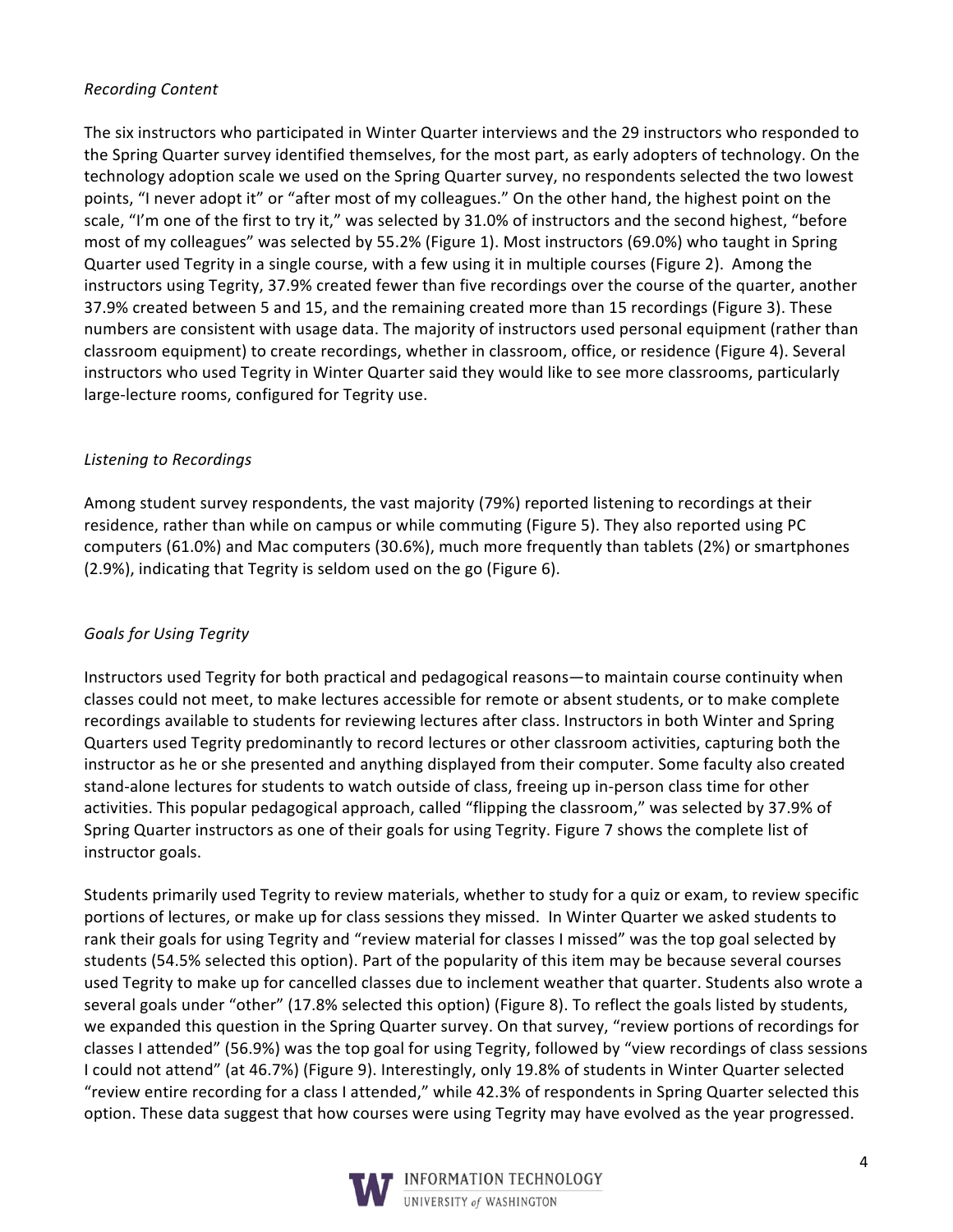#### Table 1

| <b>Campus Location</b> | <b>Classes</b> | <b>Instructors</b> | <b>Recordings</b> | <b>Recording</b><br><b>Duration</b><br>(hours) |
|------------------------|----------------|--------------------|-------------------|------------------------------------------------|
| <b>Bothell</b>         | 12             | 10                 | 79                | 102                                            |
| Seattle                | 30             | 23                 | 166               | 105                                            |
| Tacoma                 | 5              | $\overline{4}$     | 24                | 36                                             |
| <b>Winter Total</b>    | 47             | 37                 | 269               | 243                                            |
| <b>Bothell</b>         | 14             | 10                 | 75                | 91                                             |
| Seattle                | 49             | 37                 | 357               | 234                                            |
| Tacoma                 | 12             | 8                  | 70                | 29                                             |
| <b>Spring Total</b>    | 75             | 55                 | 502               | 354                                            |
| <b>Grand Total</b>     | 122            | 83                 | 771               | 597                                            |

## Table 2

| <b>Campus Location</b> | <b>Viewers</b> | <b>Viewing Duration</b><br>(Hours) | <b>Total Viewings</b> |
|------------------------|----------------|------------------------------------|-----------------------|
| <b>Bothell</b>         | 153            | 694                                | 1,733                 |
| Seattle                | 1,201          | 2,214                              | 5,809                 |
| Tacoma                 | 114            | 885                                | 956                   |
| <b>Winter Total</b>    | 1,468          | 3,793                              | 8,498                 |
| <b>Bothell</b>         | 113            | 474                                | 925                   |
| <b>Seattle</b>         | 385            | 3,367                              | 8,402                 |
| <b>Tacoma</b>          | 148            | 265                                | 1,281                 |
| <b>Spring Total</b>    | 646            | 4,107                              | 10,608                |
| <b>Grand Total</b>     | 2,114          | 7,900                              | 19,106                |

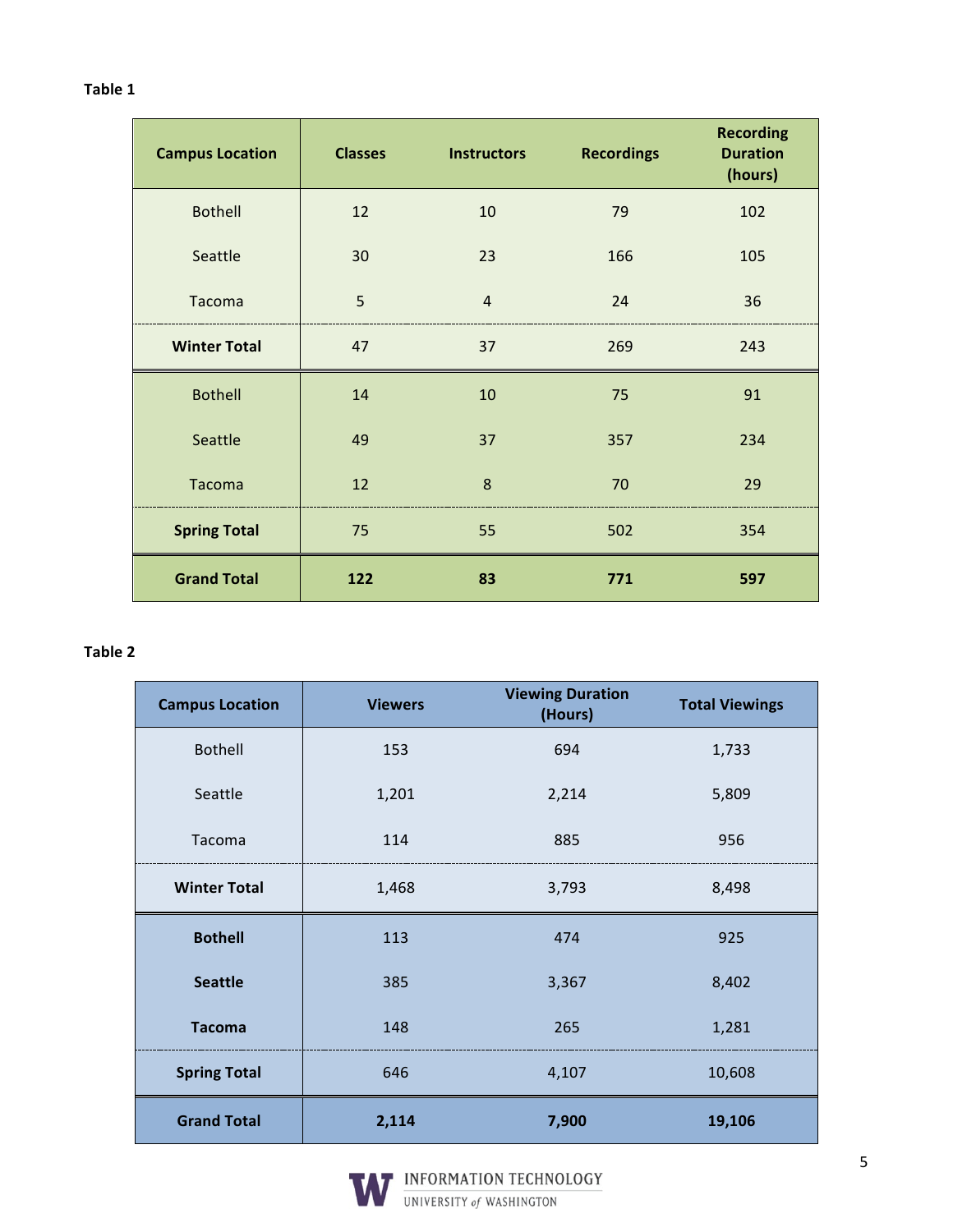







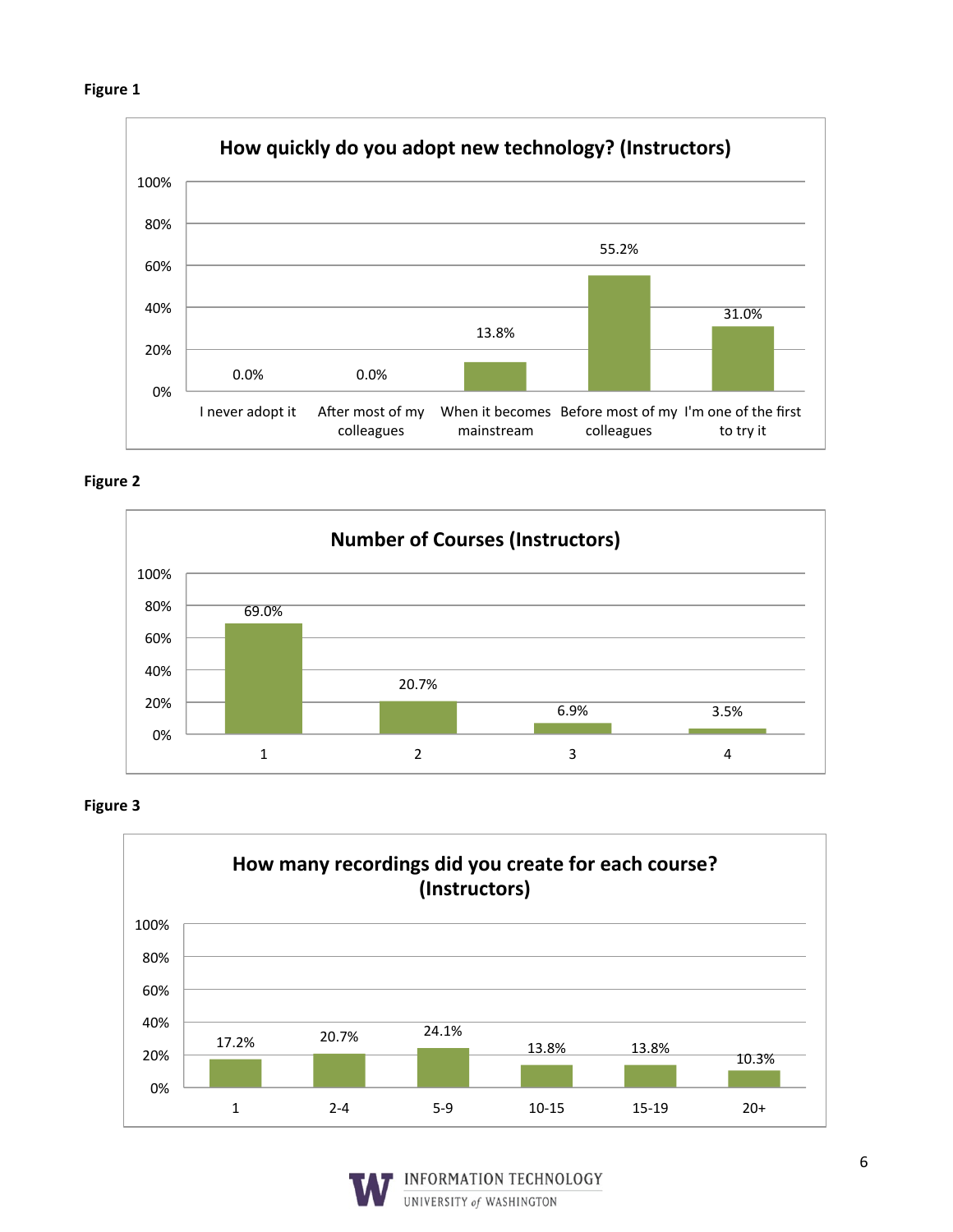





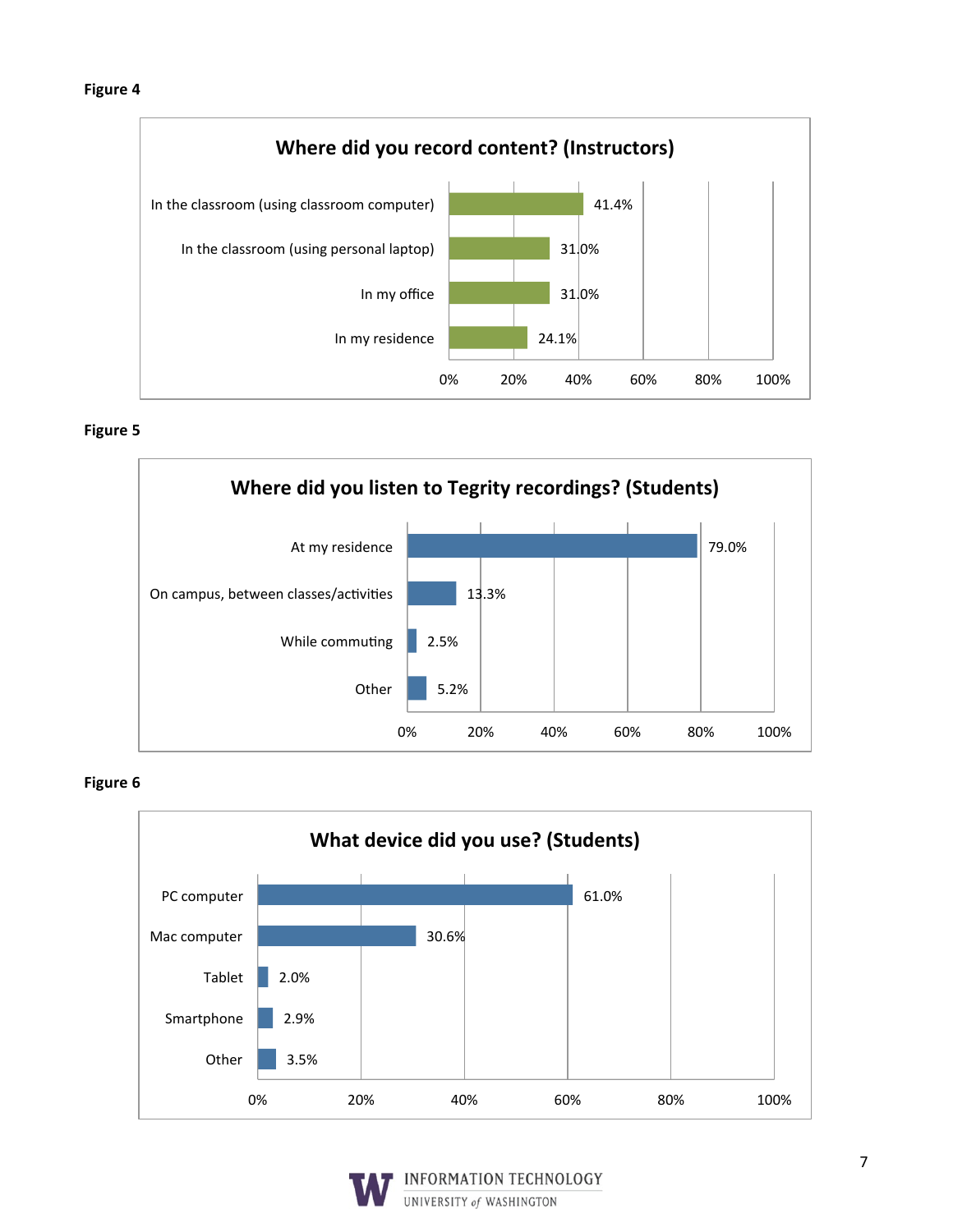





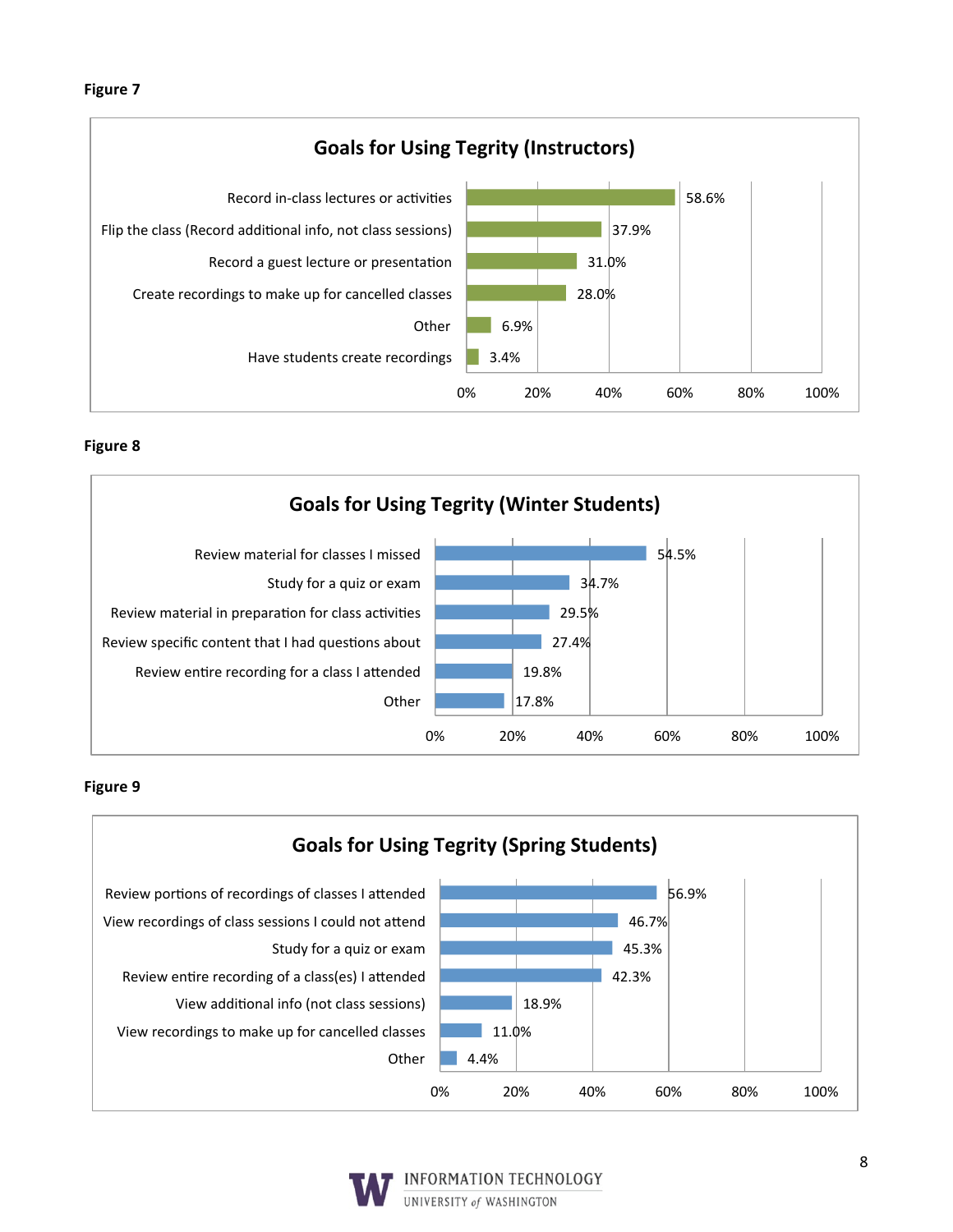#### **Student Learning**

#### **Students**

The primary goal of UW-IT's current technology initiatives, including Tegrity, is to improve the student experience. Based on data collected to date, both instructors and students see Tegrity as a useful tool for supporting student learning. A large majority of students felt that "reviewing the Tegrity recordings contributed to my learning": 43% agreed with this statement and 40% strongly agreed (Figure 10). At the same time, it is important to note that most students do not view Tegrity as a replacement for in-class learning, but a valuable adjunct. Spring Quarter survey data suggest the dominant use of Tegrity was to review specific content from courses students attended (Figure 9). In survey comments students emphasized Tegrity's value in this area. According to one student, "having lecture recordings allows me to pay more attention to processing the lecture material and less time taking notes." Another found it was beneficial to "review material I did not understand the first time over." Another observed, "it enables me to re-play or pause the information to tailor to my own learning style/speed." When asked, a majority of students (64%) disagreed with the statement that the availability of Tegrity recordings made them less likely to attend class, while 21% had no opinion (Figure 11). At the same time, data on goals for using Tegrity (Figures 8 and 9) suggest that students do find Tegrity valuable for catching up when they do miss a class.

#### Instructors

Instructors reported their students' positive response to Tegrity as well; students told instructors that they valued the opportunity for closer review of content. For instance, one instructor reported that non-native English-speaking students appreciated the additional review that online recordings made possible. Another instructor observed, "[I liked] that I could make problem set solutions more dynamic and richer—not just text on a page. Students could hear my explanations as it was solved."

Tegrity also contributed to improving the student experience by allowing coursework to continue in spite of medical and weather emergencies that would have otherwise interrupted their learning. As noted earlier, Winter Quarter instructors appreciated the ability to recover time lost to illness or inclement weather by recording course material at home or in the office, or recording in the classroom and making recordings available to students who had to take an extended absence. One instructor said, "using Tegrity definitely helped me preserve the continuity of my class lectures during stormy weather and other emergencies." Of instructors who used Tegrity in Spring Quarter, 24% indicated that one of their goals for using Tegrity was to make up for cancelled classes (Figure 7).

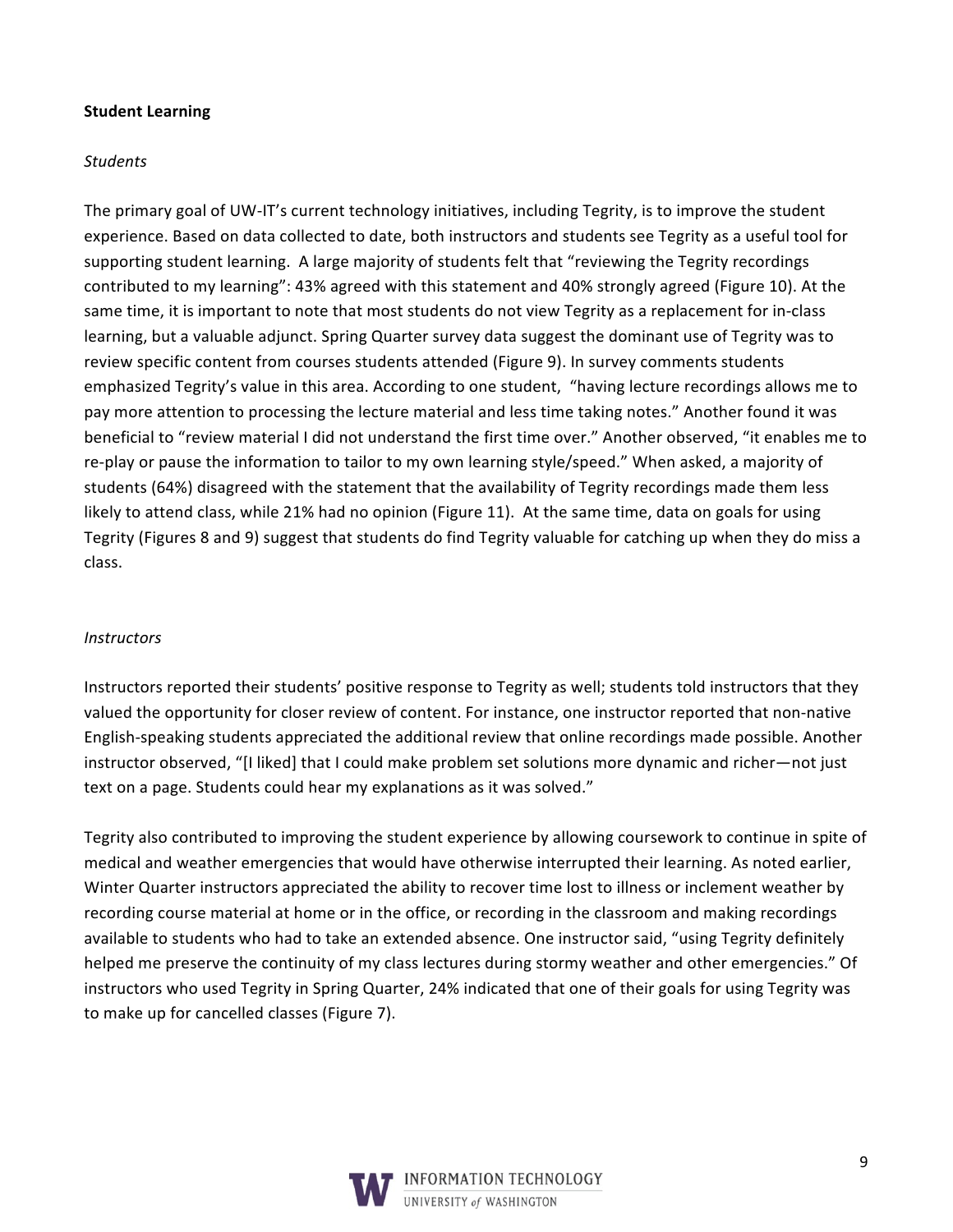#### **Ease of Use**

#### **Students**

The Winter and Spring Quarter student assessments also showed that students found Tegrity easy to use. We asked three different questions on our student surveys that gave insights on ease of use. First, we collected students' level of agreement with the statement "Tegrity was easy to use:" 88% agreed or strongly agreed with this statement, while 11% had no opinion, and another 11% disagreed or strongly disagreed (Figure 12). We also asked students to rate how easy the various features of Tegrity were to use, on a four-point scale from "(1) very difficult " to "(4) very easy." Among students who had used each feature, the majority found all features easy to use, with means in the 2.75 to 3.29 range. In particular, students rated "finding specific recordings" (3.29) and "logging into Tegrity" (3.11) as easy to accomplish (Figure 13). We also asked students if they required any support in using Tegrity; 91.7% reported that they needed no support (Figure 15). For the most part, the issues students encountered involved slow internet connections and some browser compatibility issues.

#### **Instructors**

Instructors in Winter and Spring Quarters found Tegrity easy to use—from installing the recorder to creating and posting recordings (Figure 14). The majority of Spring Quarter instructors (62%) reported that they primarily learned how to use Tegrity on their own, although some also participated in training or workshops (Figure 16). Overall, instructors were able to get started with little to no support. One instructor said, "After the first hour of working with Tegrity, the process became pretty intuitive." Another noted that a 30-minute consultation from support staff was all he needed to feel comfortable using the tool throughout the quarter. In write-in comments to the survey, a Spring Quarter instructor observed, "It is easy to use and students had no trouble viewing the videos."

#### **Future Uses**

#### **Students**

When asked about the future use of Tegrity at UW, students felt Tegrity would be useful in most of their courses; most students (88.2%) felt that more large lecture courses should use Tegrity, while only 1.7% felt that "no courses should use Tegrity." Students also saw Tegrity as being useful in online courses (61.3%) and small lecture courses (100 or fewer students) (53.2%) (Figure 17).

#### **Instructors**

Instructors responding to the Spring Quarter survey showed a similar trend to students, identifying Tegrity as most useful for large lectures, small lectures, and online courses (Figure 18). Several Winter Quarter instructors expressed interest in pre-recording material for future courses-to serve as introductions to lab

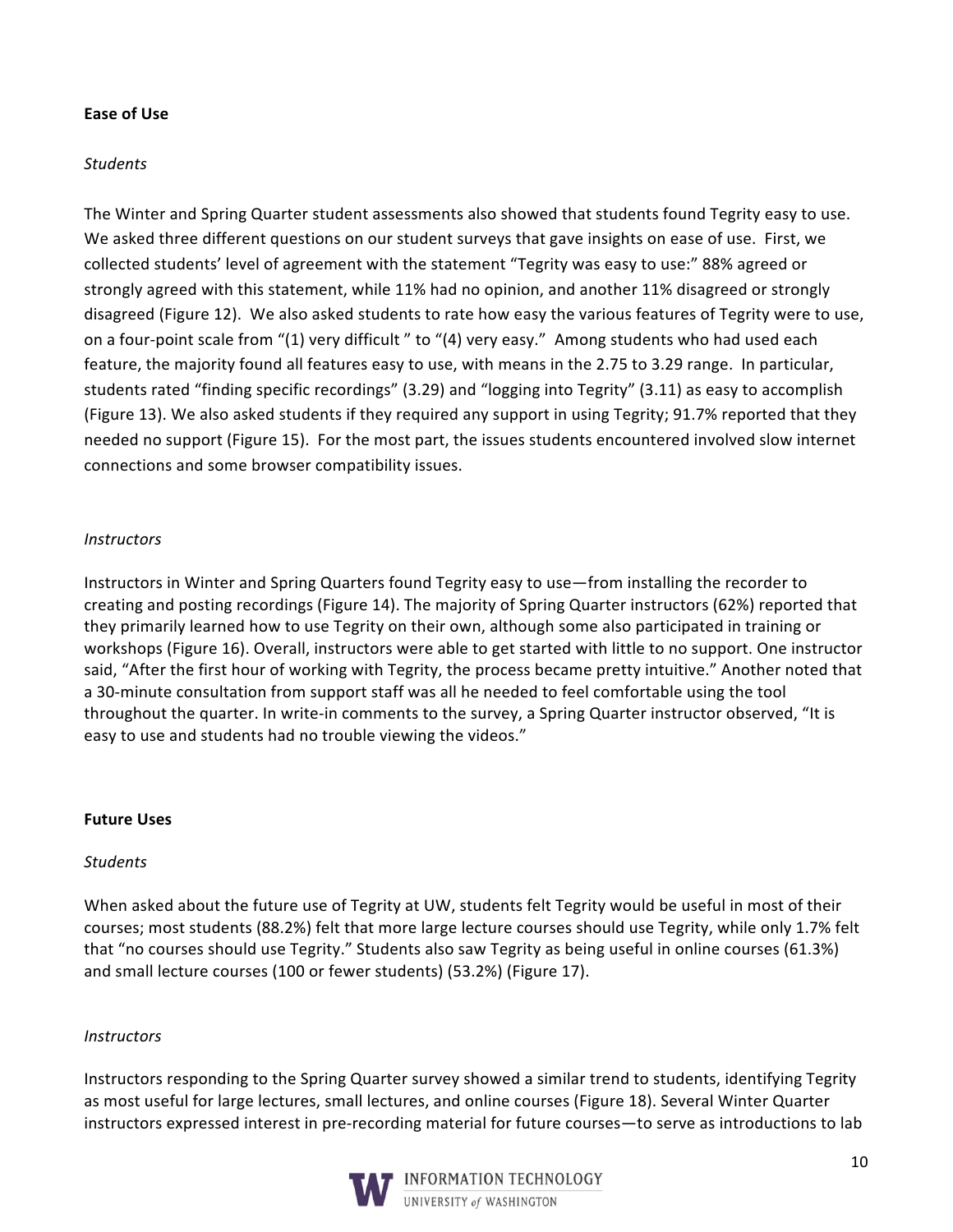sessions, to provide additional examples to students, and/or to allow students to watch lectures in advance of class. An instructor who initially used Tegrity to make up for cancelled classes was interested in recording content for all of her classes. One instructor planned to use Tegrity to replace content during an upcoming absence.

When asked about how they would use Tegrity outside of a course, Spring Quarter instructors described situations such as sharing material with colleagues at other institutions, to demonstrate teaching skills during employment searches, training and seminars within departments, and informal instructional activities such as lab meetings. Instructors also noted the potential for using Tegrity to "flip" the classroom and use classroom time for active and collaborative learning rather than lecture delivery. One instructor summarized Tegrity as a "great tool for disseminating lecture content."



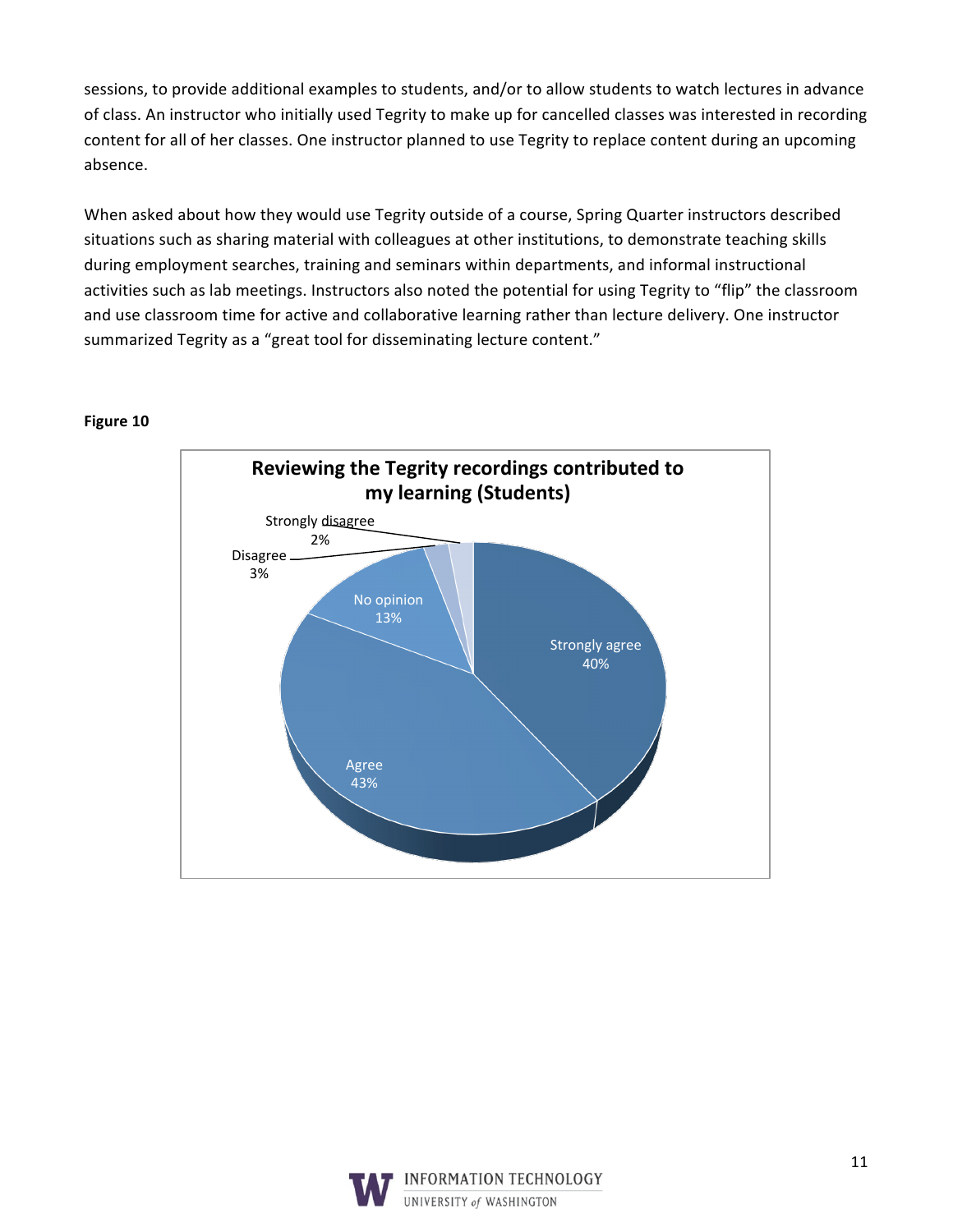

Figure 12



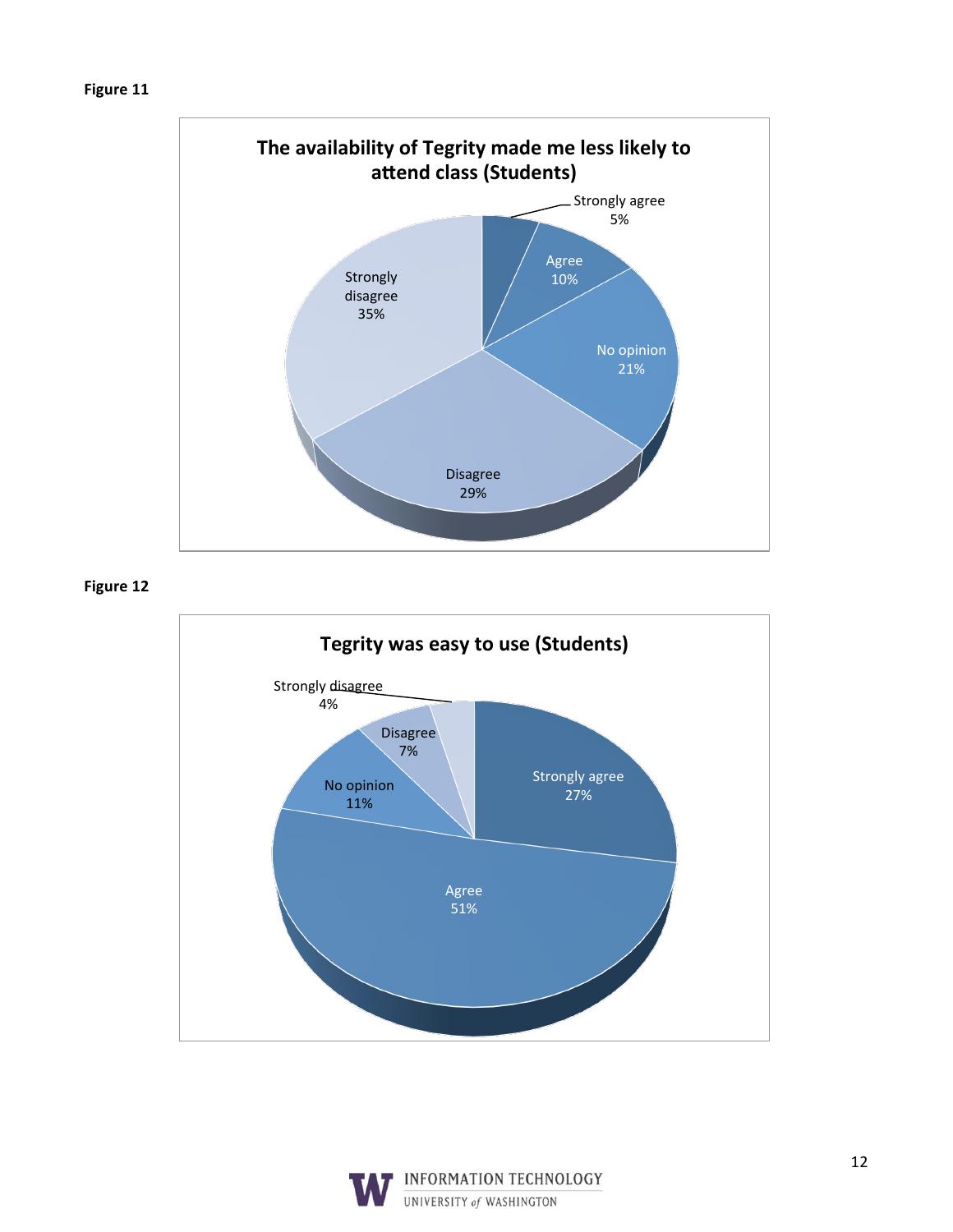



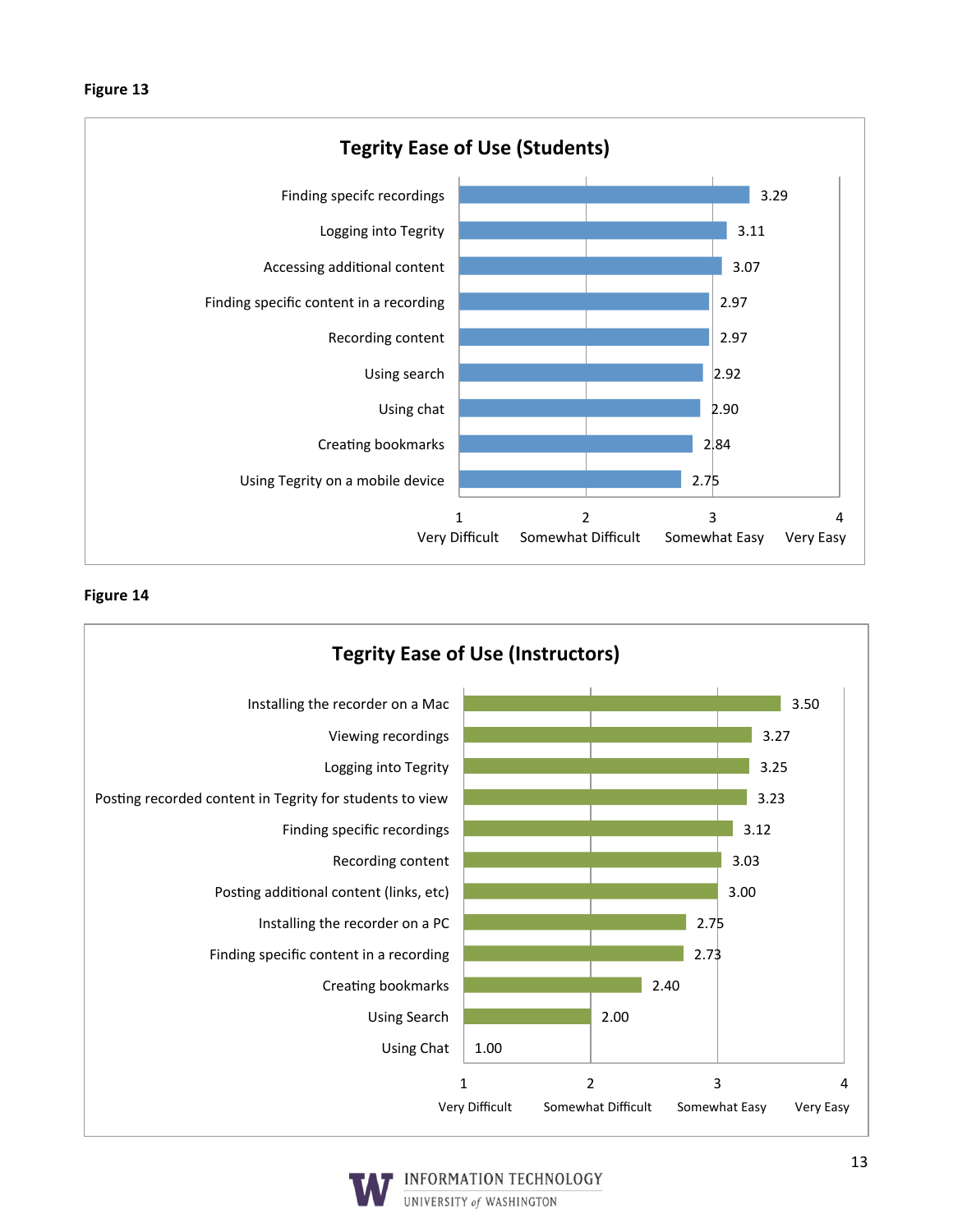

Figure 16



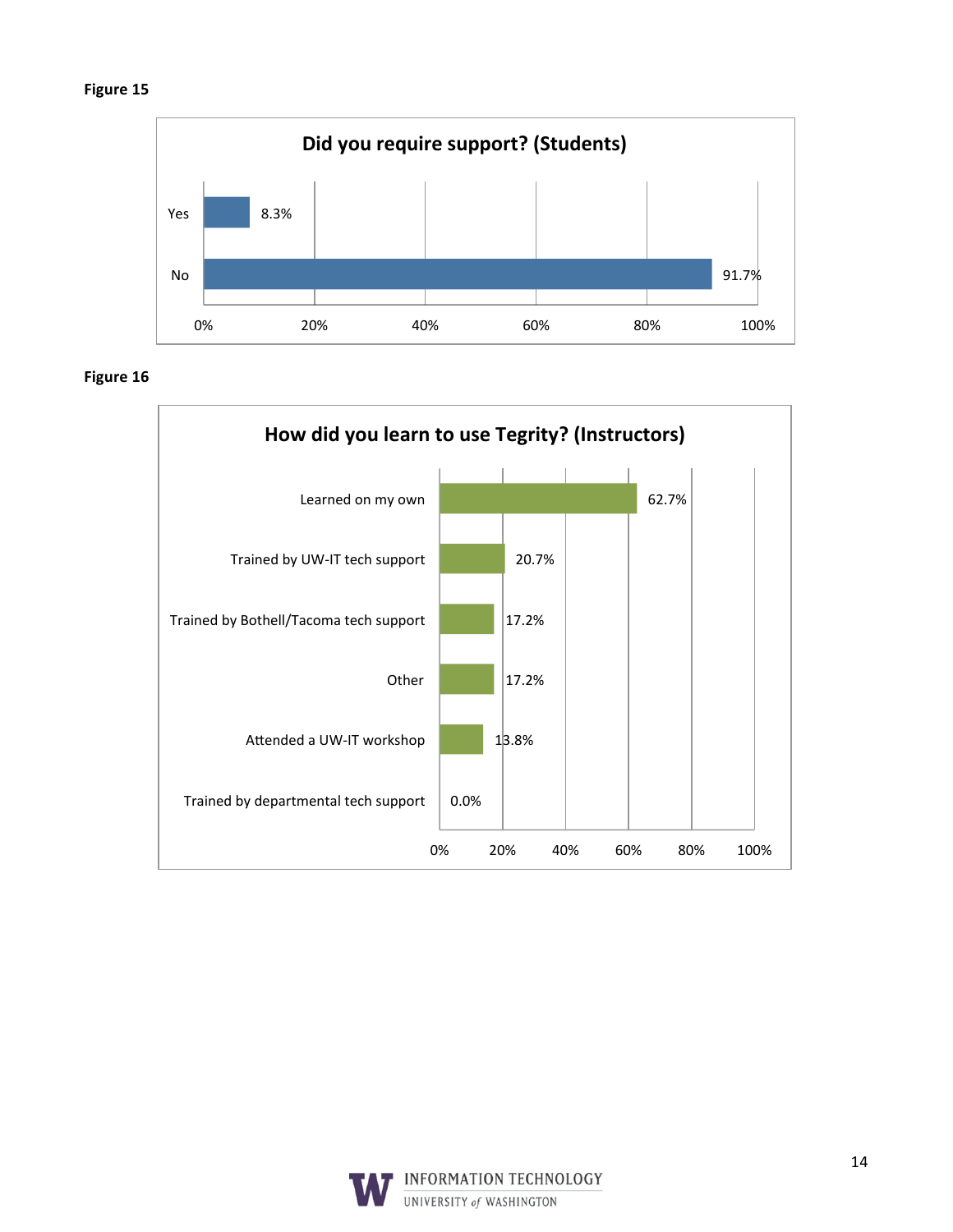



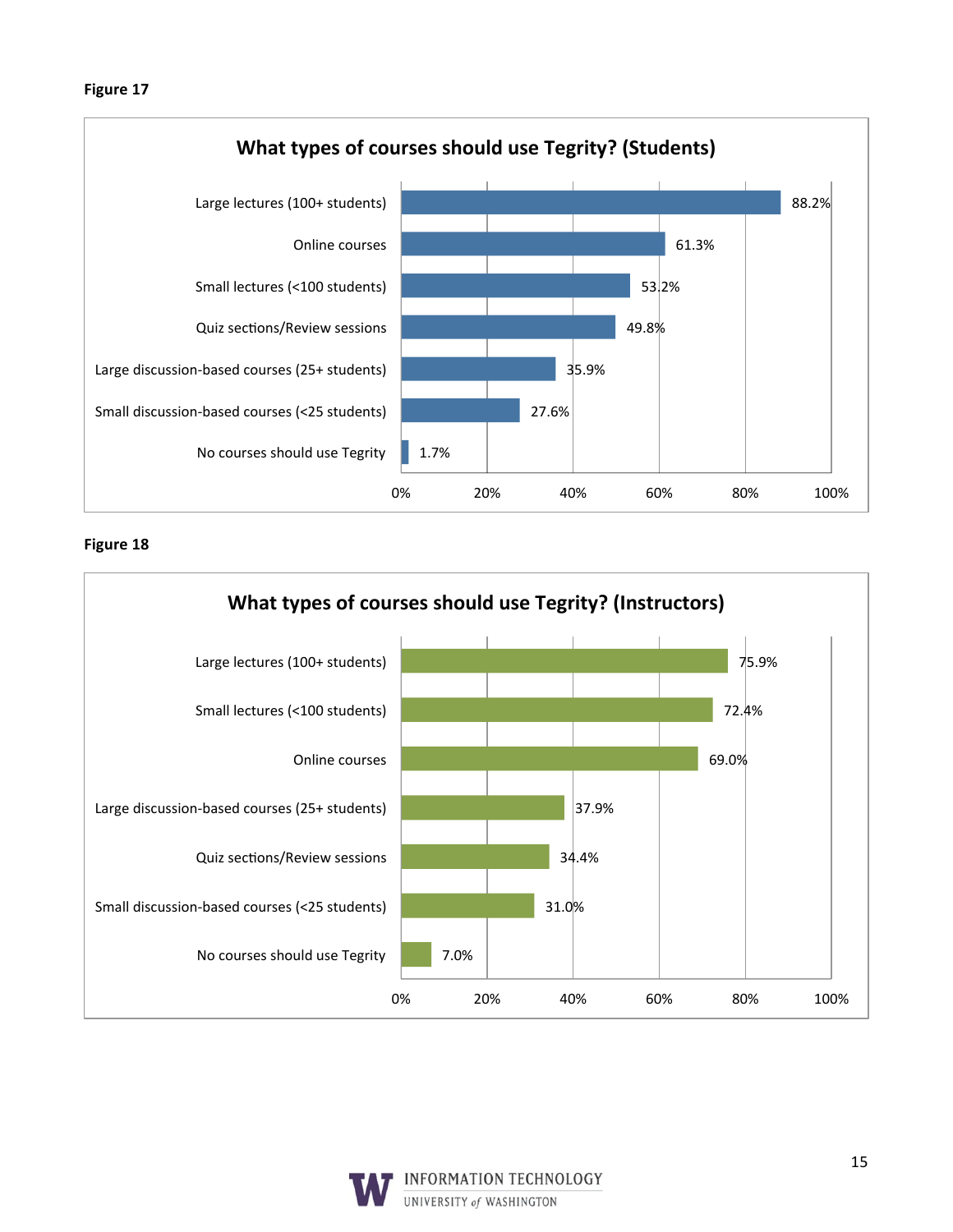



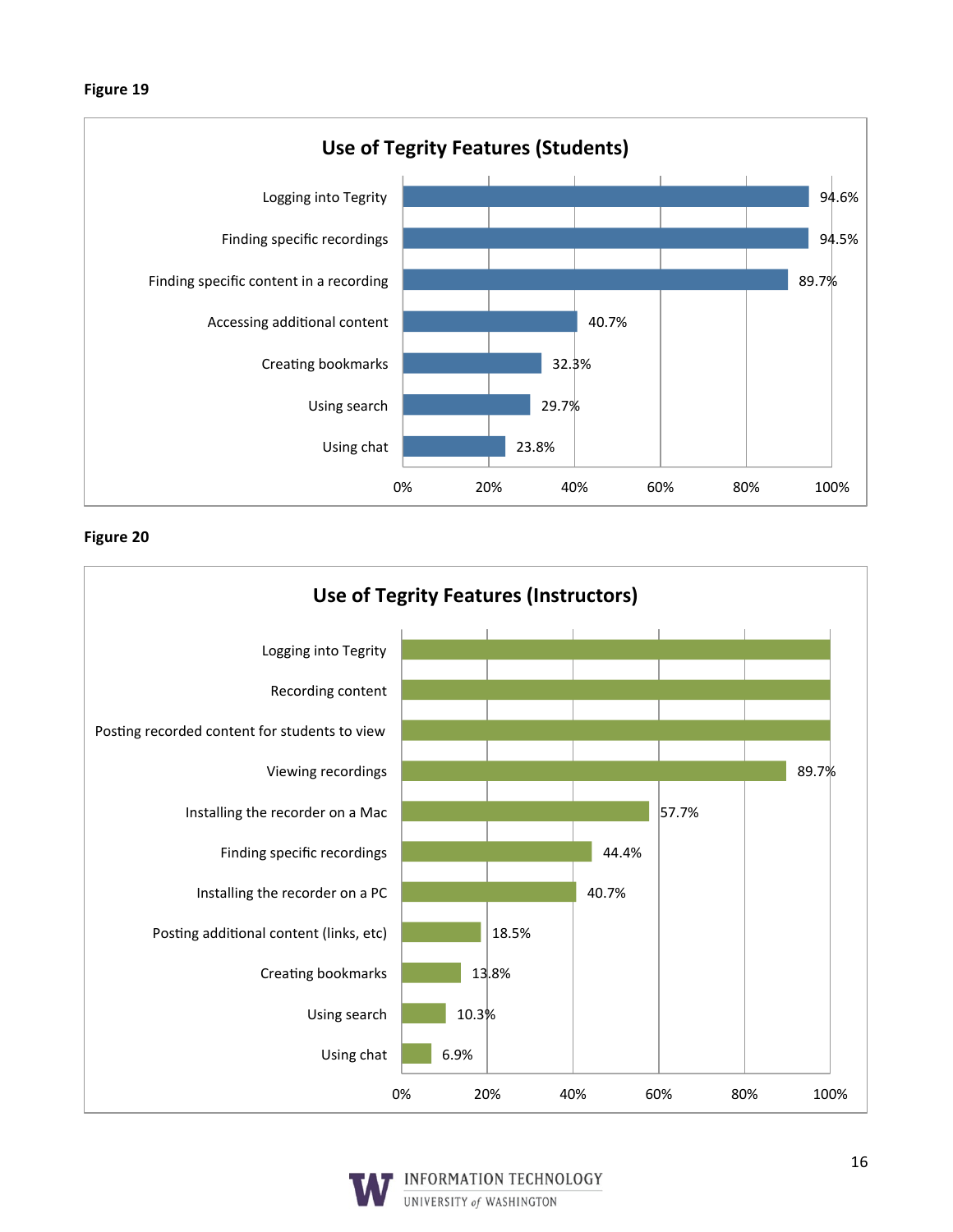#### **Current Limitations**

#### **Use of Advanced Features**

While the student and instructor response to Tegrity was predominantly positive, the data do suggest some limitations to the current use of Tegrity and areas that could benefit from more focus in the future. Specifically, students and instructors both reported minimal use of many advanced features like bookmarking, search, and others, with many reporting that they did not use those features. For instance, only 32.3% of students and 13.8% of instructors created bookmarks, while only 29.7% of students and 10.3% of instructors used search (Figures 19 and 20). These patterns may indicate that these are not most compelling aspects of the software or that students are unaware of these features. Additionally, some individuals found these features more difficult to use. According to one instructor, "Tegrity is exceptionally easy to use to create and post recordings. The difficulty comes with editing, viewing and bookmarking recordings." However, this pattern was not universal. In response to the question about what they liked most about Tegrity, one instructor explicitly called out the "bookmarking and other navigation capabilities."

#### **Student Recording**

On the Spring Quarter instructor survey, only one instructor reported using Tegrity to have students record content (Figure 7). No instructors interviewed in Winter Quarter were using Tegrity for this purpose. On the Spring Quarter survey only three students reported that their instructor asked them to create recordings using Tegrity. These data suggest that instructors may not yet have considered use cases related to student creation of content. In addition, during the 2011-12 Academic Year Tegrity was not available for students use outside of courses.

#### Mobile Use

Student data showed that less than 5% of students used a tablet or smartphone to listen to Tegrity recordings (Figure 6). Additionally, only 13.3% listened to recordings while on campus and only 2.5% while commuting (Figure 5). While the ability to use a laptop computer to create a recording from many locations was a highly appealing quality of Tegrity for instructors, this interest did not translate to use on mobile devices—only 12% of instructors attempted to access Tegrity on a smartphone or tablet. These data suggest that mobile use is not currently a major draw for using Tegrity.

#### Classroom Equipment

One of the strengths instructors admire in Tegrity is that it can be used in unequipped classrooms, but some larger spaces would benefit from more in-room integration of Tegrity, such as tying into existing